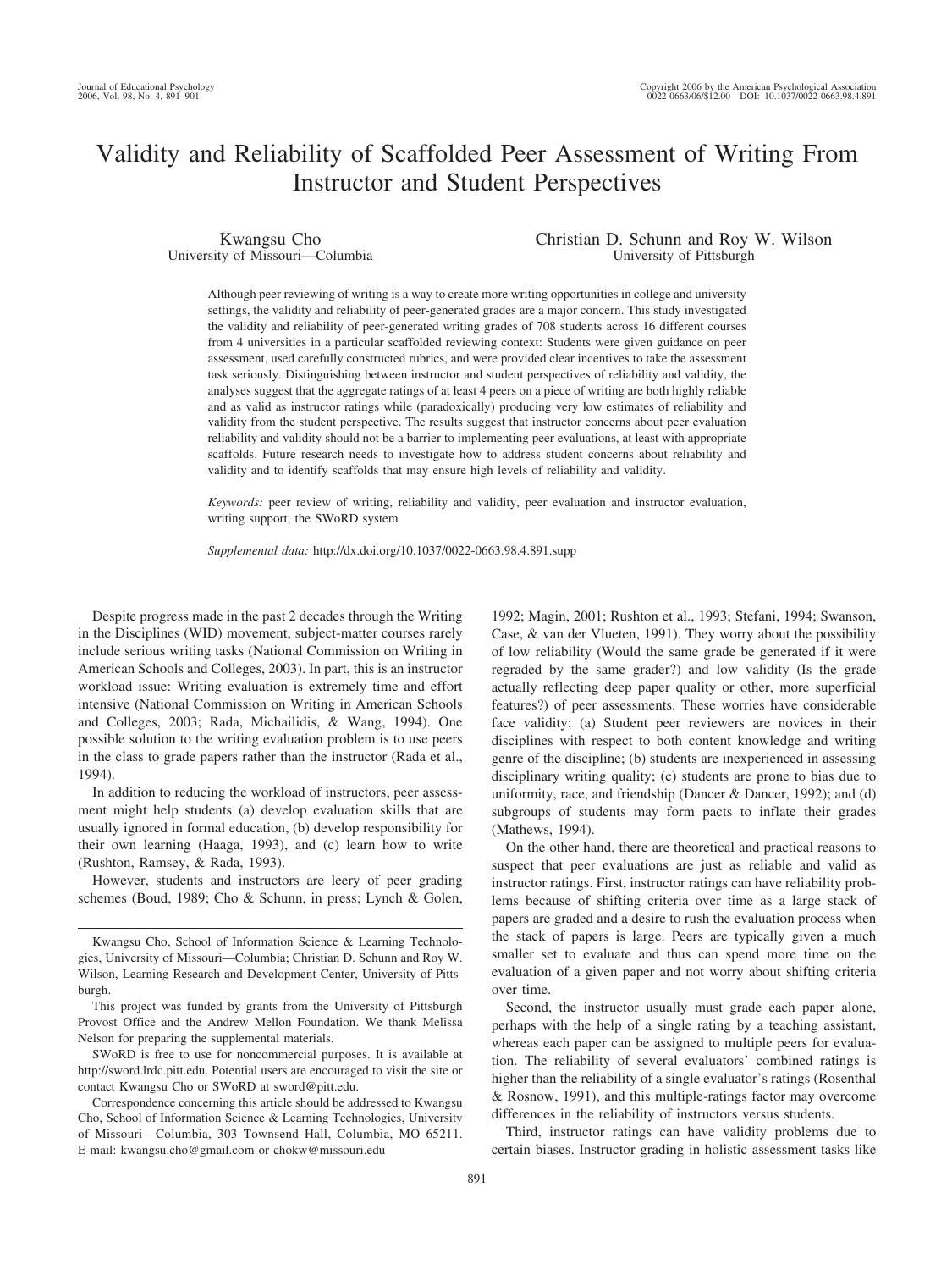writing evaluation may be influenced by performance expectations the instructor has for particular students, whereas peers in a large content class are unlikely to have performance expectations for randomly selected peers.

Fourth, the performance expectations and knowledge levels of instructors are sometimes so much higher than those of students (Cho, Chung, King, & Schunn, in press; Hinds, 1999; Kelley & Jacoby, 1996) that an instructor can have trouble distinguishing among performance levels at the low end of the scale. Students who themselves are in the middle of that distribution may, however, have an easier time perceiving differences. In other words, there may be a floor effect on instructor perceptions of student writing quality that reduces the validity of their ratings.

Finally, in course settings in which student writing quality is very heterogeneous, this heterogeneity may be obvious to students. Objects that differ greatly in quality need not require great sensitivity. Indeed, Falchikov and Goldfinch (2000) found that peer assessments were more valid when global assessments rather than individual dimension assessments were used.

# Literature Review of Reliability and Validity of Peer Assessments of Writing

A search through ERIC and PsycINFO databases of peerreviewed journals found only six prior studies that collected unbiased measures on the validity or reliability of peer assessments of writing (Cheng & Warren, 1999; Falchikov, 1986; Haaga, 1993; Marcoulides & Simkin, 1995; Mowl & Pain, 1995; Stefani, 1994). Validity is sometimes misreported in the literature as reliability (Topping, 1998). This review reports what was actually studied, rather than what was claimed to have been studied, which should clarify what in fact the previous literature has found.

All studies investigated performance in a single course and had sample sizes between 45 and 63 participants. Each study pertained to a different discipline (biology, geography, electrical engineering, psychology, and computer science). All but one involved firstor second-year undergraduates, with the remaining study (Haaga, 1993) having involved graduate students. All of the studies focused on validity or reliability from the instructor perspective. None of the studies investigated the student's (objective) view of validity or reliability even though students are one of the stakeholders of peer-generated grading.

Four of the six articles investigated validity (Cheng & Warren, 1999; Falchikov, 1986; Mowl & Pain, 1995; Stefani, 1994). Falchikov (1986) looked at percentage agreement between a single peer rating and a single faculty member rating. This approach is not optimal because it confuses agreement with real ability to detect quality. Three articles did not describe exactly how validity was evaluated, but it is likely that the validity was computed in the usual way by comparing the mean of peer assessments against instructor assessments. Mowl and Pain (1995) and Cheng and Warren (1999) reported low validity ( $r = .22$  in geography and  $r =$ .29 in electrical engineering), and Stefani (1994) found high validity  $(r = .89$  in biology). None of the four studies investigated reliability of peer assessments, and so it is not known whether the problems were really ones of validity (i.e., Did students know what to look for?) or actually problems of reliability (i.e., Did the students agree with one another?).

Two of the six articles investigated reliability but used very different metrics. Haaga (1993) looked at the Pearson product– moment correlation between pairs of graduate students assessing common papers and found a relatively high correlation  $(r = .55)$ . Marcoulides and Simkin (1995) looked at undergraduate performance by using a percentage-of-variance approach. They found that 69% of the variance in individual ratings could be explained by overall paper quality effects, 31% by the interaction of reviewers with paper quality (i.e., the noise in student ratings), and 0% by main effect differences in reviewer ratings (i.e., bias).

In summary, the literature review reveals that there are good theoretical reasons both for and against the reliability and validity of peer-generated grades. The previous empirical work is not large, has ignored reliability, and has had mixed results. In addition, the past research focused on the perspective of the instructor concerning reliability and validity: Should the instructor trust the grades? Although the literature on peer assessment concludes that peer assessment appears valid (for reviews, see Falchikov & Goldfinch, 2000; Topping, 1998), the validity and reliability of peer assessments of writing are still open questions that need to be addressed in a larger scale study using a common metric, across many courses and levels of students, looking at both reliability and validity. Considering that students are also key stakeholders and may have a different perspective from instructors (Cho, Schunn, & Charney, 2006), the current study addresses the validity and reliability of peer-generated grades from the instructor perspective and also from the student perspective. Any instructional activity that causes deep concern in students is less likely to be adopted, especially in university settings in which teaching quality is primarily evaluated by students rather than by direct learning measures.

# Instructor Versus Student Views

Instructors and students are two different stakeholders in grading, and they may have very different views regarding reliability and validity. It is possible that peer grades are reliable and valid from the instructor's perspective while being perceived as unreliable and invalid from the students' perspective (Rushton et al., 1993). After surveying student perceptions before and after participation in peer assessment, Rushton et al. (1993) found that

Prior to the exercise, a large majority of students considered peer assessment to be less fair, accurate, informed and stringent than teacher assessment. Following the exercise, the students were even less favorable towards [peer] assessment. . . . [Yet] contrary to the student expectations, there was little difference between those marks awarded by the students and those by the tutor. (pp. 78 –79)

Thus, even if an instructor finds that the validity of peer grades is high, the experience of students may lead them to doubt the validity of peer-generated grades. Consistently, Topping, Smith, Swanson, and Elliot (2000) wrote, "acceptability to students is various and does not seem to be a function of actual reliability" (p. 152).

Why would instructors and their students have different perspectives on reliability and validity in the same setting? The answer to this question likely lies in the observation that the instructor has access to grades for all papers, whereas the students only see grades on their own papers (and perhaps one or two more by social comparisons with friends). This macro- versus micro-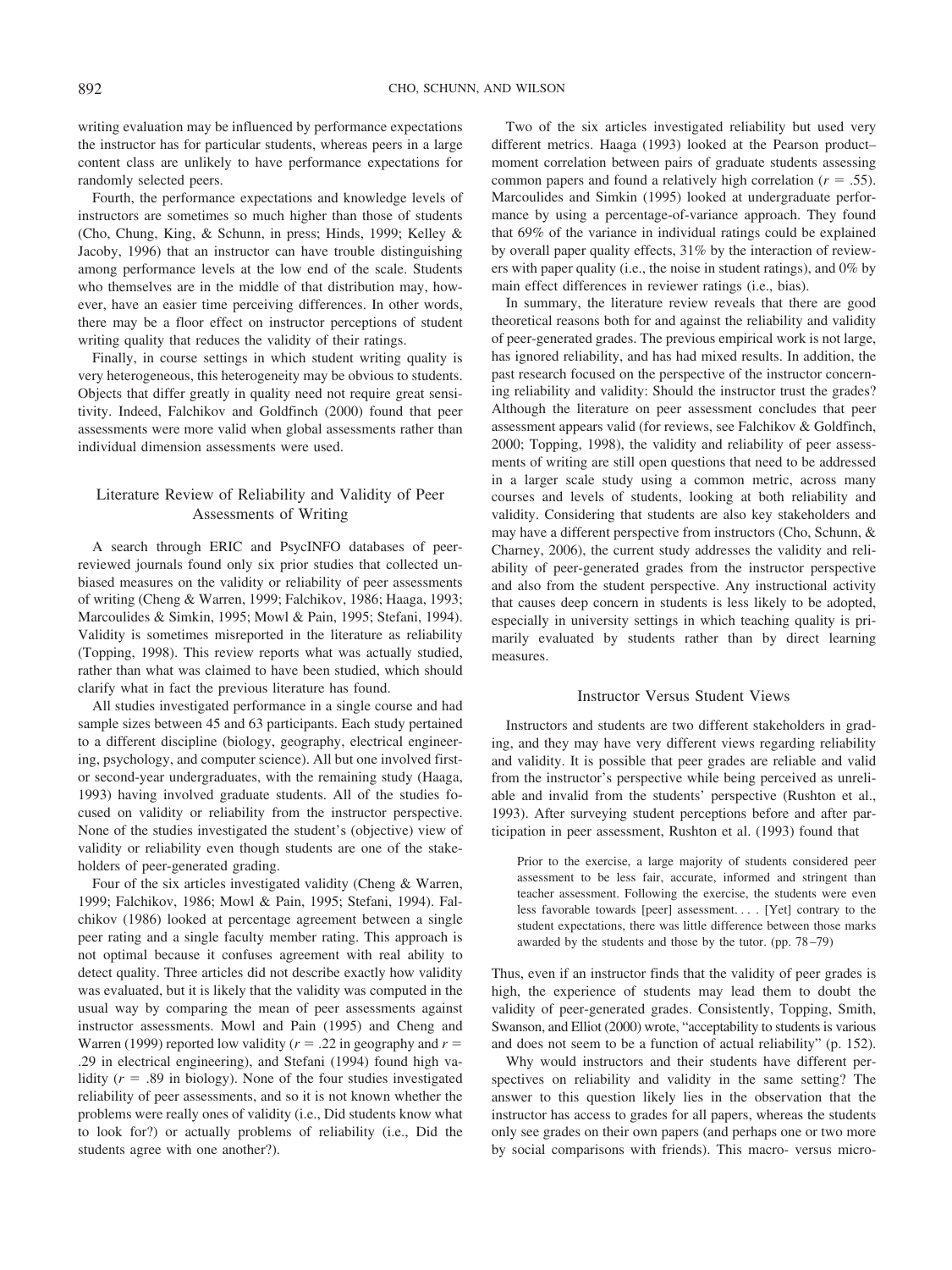difference in perspective has consequences for how each stakeholder estimates validity and reliability.

## *Validity*

Normally validity is calculated across papers. The instructor could compare the rank ordering or Pearson product–moment correlation of his or her own judgments with peer-generated ratings across papers. By contrast, students would be forced to look only at how the peer-generated grades for their paper deviate from the one instructor-generated grade for their paper. The deviation measure used by the student is influenced by bias and consistency factors, whereas the instructor measure of validity allows for the separation of consistency and bias. In addition, the student frequently does not have an instructor-generated grade as a point of reference: One common goal of peer-generated grades is to relieve the instructor of that burden. In this situation, the student must assess the validity of peer-generated grades by comparison with a self-assessment of paper quality. However, unknown to most students, self-assessments are generally less accurate than peer assessments (Stefani, 1994) and tend to be influenced more by self-esteem than actual performance (Hewitt, 2002).

# *Reliability*

Regarding the reliability of the peer-generated grades, students focus on the distribution of grades they receive: The greater the spread of grades, the less reliable (they may reason) is the grading. Of course, this perspective confuses inconsistency with bias—it is possible that all graders were highly reliable, but peers used different anchor points for their ratings. Instructors can examine consistency within the peer grades separately from threshold differences and thus have a more accurate measure of reliability. A second difference regarding instructor versus student views of reliability is that the instructor can, as we shall describe, take into account the effective reliability of ratings generated by a set of

# Table 1 *Participant Information*

peers, whereas each student is restricted to a consideration of the reliability of individual peer ratings. As the number of peer reviews per paper increases, the difference between the instructor view of reliability (as effective reliability) and the student view of rating reliability can become more extreme.

## Overview of the Study

In the present study, peer assessments were carried out under so-called scaffolded peer review: Students were given guidance on peer assessment, they used carefully constructed rubrics, and they were provided clear incentives to take the assessment tasks seriously. The question of this study was whether this approach to peer review generally provides highly reliable and valid peer assessments across different university settings of peer review of writing. The research question was examined from the instructor perspective and also from the student perspective to discover why instructors improve their perception on peer assessment, whereas student perception tends to be worse over peer assessment experiences. The analysis of the question was carried out with data gathered across 16 different courses, across many disciplines at the graduate and undergraduate level, using a common Web-based system for implementing a particular approach to scaffolded peer evaluation of writing. Although reliability was assessed in all of the courses, validity was assessed in five courses: those for which we were able to obtain instructor ratings of paper quality.

# Method

# *Participants*

Data were collected from 708 students (61% female) across 16 courses over a 3-year span (see Table 1). Four of the courses were graduate courses (3 lower level and 1 upper level), and 12 were undergraduate courses (7 lower level and 5 upper level). The covered disciplines were most commonly Cognitive Psychology  $(n = 7)$ , and three of them were those for

| Course<br>ID    | Course level       | Discipline                        | University | No. of<br>students<br>in course | $\%$<br>female | No. of<br>reviewers<br>per paper | Instructor<br>review? |
|-----------------|--------------------|-----------------------------------|------------|---------------------------------|----------------|----------------------------------|-----------------------|
| G <sub>01</sub> | Graduate low       | Cognitive Psychology              | А          | 12                              | 58             | 6                                | Yes                   |
| G <sub>02</sub> | Graduate low       | Cognitive Psychology              | А          | 23                              | 57             |                                  | Yes                   |
| G <sub>03</sub> | Graduate low       | Psychological Methods             |            | 12                              | 67             |                                  | N <sub>0</sub>        |
| G <sub>04</sub> | Graduate high      | Health Psychology                 | A          | 11                              | 64             |                                  | N <sub>0</sub>        |
| U <sub>01</sub> | Undergraduate high | Psychological Methods             | A          | 32                              | 75             | h.                               | Yes                   |
| U <sub>02</sub> | Undergraduate low  | Cognitive Psychology <sup>a</sup> | А          | 103                             | 68             | <sub>6</sub>                     | Yes                   |
| U <sub>03</sub> | Undergraduate low  | Cognitive Psychology <sup>a</sup> | А          | 79                              | 72             | 6                                | N <sub>0</sub>        |
| U <sub>04</sub> | Undergraduate low  | Cognitive Psychology              | А          | 78                              | 69             |                                  | N <sub>0</sub>        |
| U <sub>05</sub> | Undergraduate low  | Cognitive Psychology <sup>a</sup> | А          | 80                              | 61             | n                                | N <sub>0</sub>        |
| U06             | Undergraduate high | Education                         | B          | 13                              | 85             | 6                                | N <sub>0</sub>        |
| U <sub>07</sub> | Undergraduate low  | Honors Course                     | B          | 13                              | 69             | <sub>6</sub>                     | N <sub>0</sub>        |
| U08             | Undergraduate low  | History                           | А          | 102                             | 35             | <sub>0</sub>                     | Yes                   |
| U09             | Undergraduate high | Cognitive Science                 | А          | 26                              | 54             | 6                                | N <sub>0</sub>        |
| U10             | Undergraduate high | Rehabilitation                    | А          | 10                              | 100            | <sub>6</sub>                     | N <sub>0</sub>        |
| U11             | Undergraduate high | Leisure Studies                   | B          | 17                              | 41             |                                  | N <sub>0</sub>        |
| U12             | Undergraduate low  | Cognitive Psychology              | D          | 97                              | 58             |                                  | N <sub>0</sub>        |

*Note.*  $G = \text{graduate}$ ;  $U = \text{undergraduate}$ .<br><sup>a</sup> Courses for nonmajors.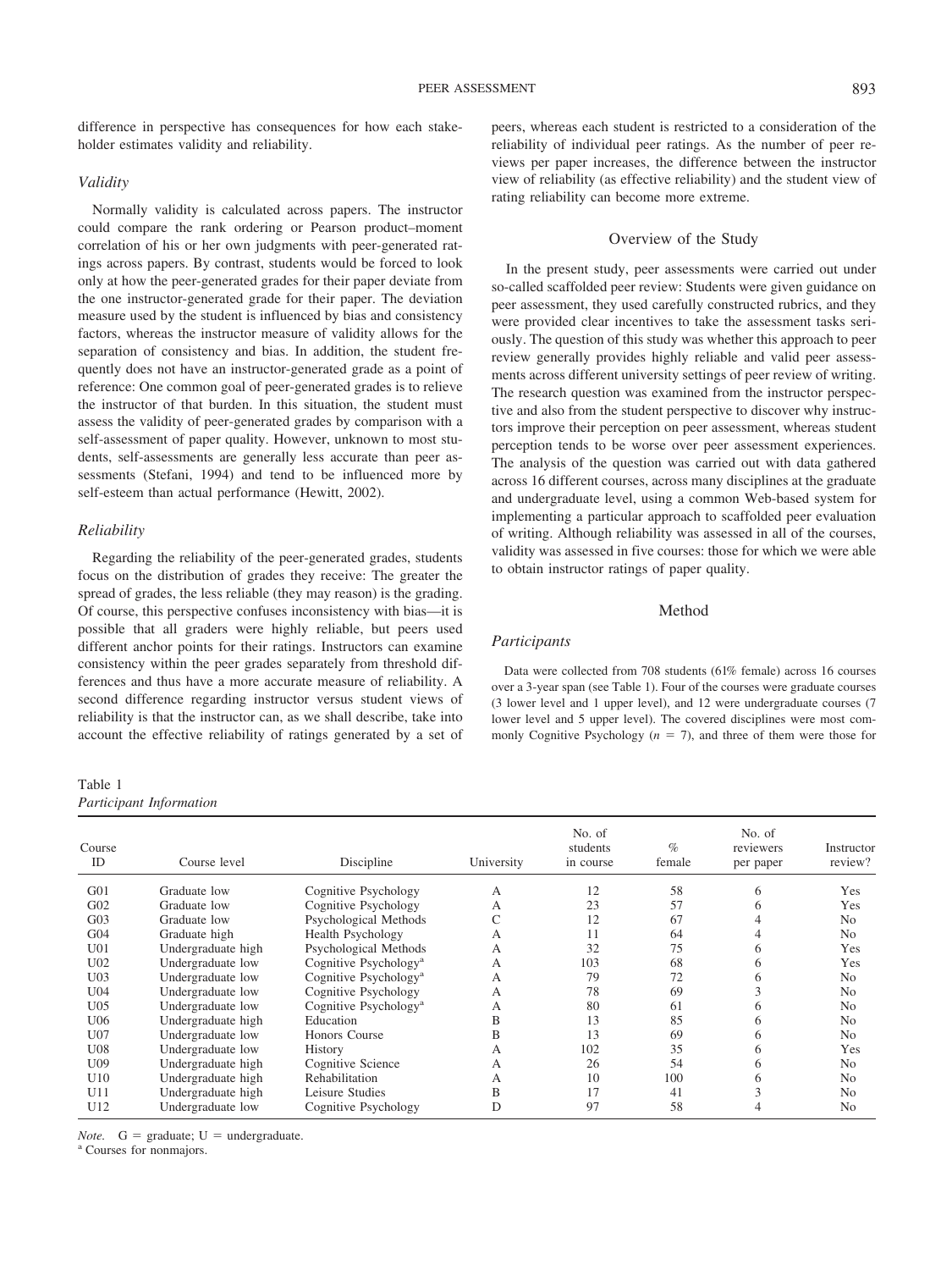nonmajors but also included two Psychology Research Methods courses and one course each from Health Psychology, Cognitive Science, Education, Rehabilitation Sciences, Leisure Studies, History, and the (interdisciplinary) Honors College.

The 16 courses came from four different universities. University A is a mixed public–private, midsized, Tier 1 research university (11 courses). Universities B and C are large public, Tier 3 research universities (3 and 1 courses, respectively). University D is a small private, primarily teachingfocused university (1 course).

The courses varied in size. Ten were small, varying from 10 to 32 students. Six were large, varying from 78 to 103 students. Not surprisingly, the graduate courses were small, although there were several undergraduate courses that were also quite small.

In all cases, the participants were taking a regular content course that also required some peer-assessed writing. Course grades were partly determined by the writing and reviewing work. Courses varied in the particular weight assigned to writing–reviewing work and whether grades were entirely determined by peers or by combining peer and instructor evaluations together. The weightings used in the courses were not all available, but typically writing and reviewing together accounted for approximately 40% of the final course grade.

Instructor evaluations of the papers were obtained in five courses. These evaluations made it possible to assess the validity of peer assessments in three small courses in psychology (two graduate and one undergraduate) and two large undergraduate courses (one in psychology and one in history). In small courses, instructors produced assessments during the course that counted toward the writing grade of students. In large courses, instructors produced assessments during the summer break for pay because these large courses were considered to be too large to normally involve instructor-graded writing assignments. All instructors had had significant prior experience in grading papers of the type assigned in their course. None of the other course instructors produced assessments.

#### *Writing Task*

The exact writing task assigned to students varied across the courses, as one would expect across content courses from many different disciplines. The required length of the assigned papers varied from shorter (5– 8 pages) to longer (10 –15 pages) papers. Paper genres included (a) the introduction section to a research paper, (b) a proposal for an application of a research finding to real life, (c) a critique of a research paper read for class, and (d) a proposal for a new research study.

#### *Peer Assessment System: SWoRD*

All courses used SWoRD (scaffolded writing and rewriting in the discipline; Cho & Schunn, in press), a system for implementing peer review of writing. SWoRD is a Web-based application (http://sword.lrdc.pitt.edu) that (a) helps manage the distribution of papers to reviewers and reviews back to authors (similar to current online conference, journal, and grant reviewing systems) and (b) includes evaluation mechanisms that force students to take their reviewing task seriously. Revision is a core feature of SWoRD that distinguishes it from other Web-based peer review systems (e.g., calibrated peer review or http://TurnItIn.com): Students must submit two drafts, and peers evaluate both drafts. Here we provide a detailed overview of the SWoRD (Version 3) process, focusing on the aspects of scaffolding that pertain to review consistency. For more detailed information on the SWoRD system, see Cho and Schunn (in press) or visit the SWoRD Web site at http://sword.lrdc.pitt.edu.

The instructor can adjust several parameters of the process, including the number of papers each student must write, the number of peer reviews each paper will receive (and thus how many reviews each student must complete), and the amount of time given to students for writing a first draft, evaluating first drafts, rewriting a first draft, and evaluating final drafts.

Typically, students write one paper (with two drafts), each draft paper receives five or six peer reviews, and students are given 2 weeks for each phase. As noted in Table 1, the most common deviation from this default is in the number of reviews required for each paper. SWoRD processing consists of the following eight steps.

In Step 1, students create an account in the system and specify a pseudonym. Papers are later distributed to authors under this pseudonym in order to reduce any status biases that may occur in peer review. Reviewers are only identified to authors by number (e.g., Reviewer 1, Reviewer 2, etc.) to ensure there is no retribution between particular authors and reviewers.

In Step 2, authors upload their draft paper sometime before the first draft deadline. Any file type is allowed, but usually Microsoft Word, Rich Text Format, or PDF are uploaded. Once the submission deadline has passed, each author's draft is assigned to *n* peers, where *n* is prespecified by the instructor (usually five or six). A moving window algorithm is used to ensure that no two drafts are assigned to the same set of *n* peers.

In Step 3, reviewers log in sometime during the review period and download the *n* papers assigned to them. They also download a Microsoft Word version of the fixed rubric to guide their evaluation. Sometime before the end of the review period, reviewers again log into the system and paste their written comments into html forms associated with the evaluation rubric. In addition, they rate each draft on three 7-point evaluation dimensions with a grading rubric for each scale point (described below). Ratings are used to determine the grade for the draft, and the comments are meant to serve as helpful feedback to guide authors in their revisions. SWoRD requires written comments to be entered for each evaluation dimension before the evaluation rating is made: This procedure order encourages reviewers to base ratings on substance rather than intuition. When the review deadline has passed, these evaluations and comments are made available to authors.

In Step 4, when the review deadline has passed, SWoRD automatically determines grades for authors and numerical evaluations for reviewers; grades for the quality of written comments are determined later. Reviewer evaluation grades are based on three automatically determined measures of review consistency. The audience of the paper assignments is typically set to be peers in the class, so it is assumed that the average rating assigned a paper is the most correct rating. As a result, reviewers are penalized for systematic deviations from this average rating. The three consistency measures separately diagnose (a) problems in relative ordering of paper quality, (b) systematically high or low evaluations, and (c) systematic problems in how broadly or narrowly evaluations are made. The goal of the consistency grades is to force some accountability on the peer-grading task and to encourage reviewers to consider a broader audience than just themselves. The grade assigned to a paper is a weighted average of the peer ratings of that paper, with the weighting factor being the overall consistency grade assigned to each reviewer. In this way, authors are shielded from atypically incompetent or unmotivated reviewers.

In Step 5, students log into the system to view the evaluations of their first draft and begin the draft revision process. At this point, each student sees the full set of comments on his or her draft paper, the ratings assigned to that paper by each reviewer, the system's assessment of each reviewer's consistency, his or her overall writing grade so far in relation to the class mean, the system's assessment of his or her own reviewing consistency, and his or her overall reviewing grade so far relative to the class mean.

In Step 6, prior to the final draft deadline, each student logs in to the system and uploads his or her final draft. That draft is distributed to the same peer reviewers as used in the first round of reviewing. Once the draft has been submitted, each author is asked to rate the helpfulness of each review he or she received, using a 7-point helpfulness scale, from 1 (*not helpful at all*) to 7 (*very helpful*). These ratings constitute the other half of the reviewer's reviewing grade and serve to encourage reviewers to take the written review task seriously.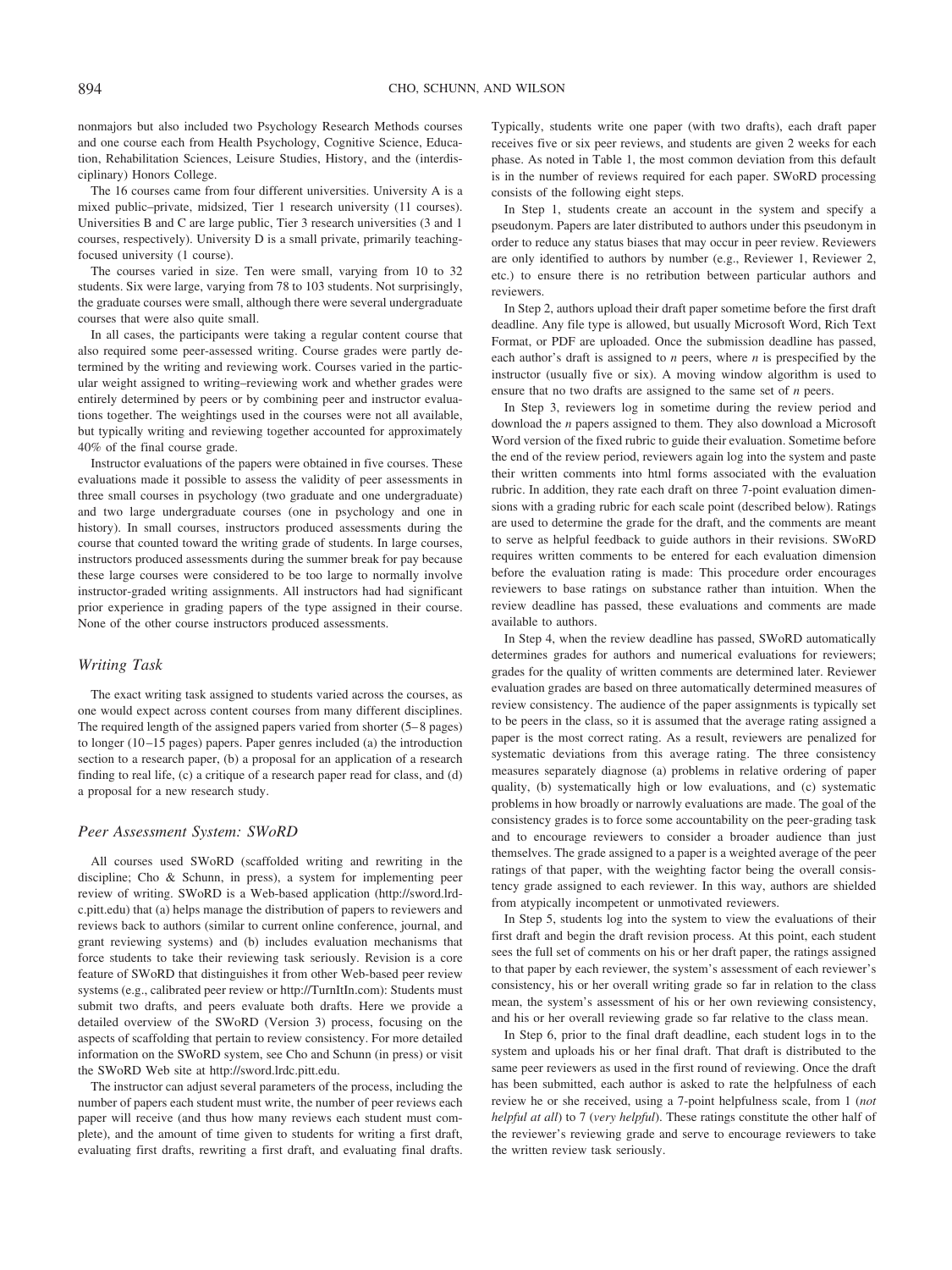In Step 7, each reviewer logs in, downloads the final drafts assigned to him or her, and begins the final draft review process. The same rating rubric is used as for the first draft, but the comment-giving task focuses on evaluating the changes made rather than providing suggestions for further improvements. Reviews of final drafts must be turned in by a specified deadline, at which point reviewing consistency grades for the final draft round and final draft writing grades are computed using the same approach described in Step 4.

In the final step, authors see the grade assigned to their final draft and comments. They are asked to grade the helpfulness of the final draft comments using the 7-point scale noted earlier. These helpfulness ratings constitute the final element in a student's grade. The instructor assigns the relative (typically equal) weight given to writing and reviewing grades. SWoRD automatically places equal weight on first and final draft activities, and equally weights reviewing rating consistency and comment helpfulness.

# *Writing Evaluation Dimensions*

Papers are evaluated on three dimensions, using for each a 7-point scale ranging from 7 (*excellent*) to 1 (*disastrous*). The default dimensions in SWoRD are flow, logic, and insight. The *flow* dimension, the most basic, concerns the extent to which the prose of a paper is free of flow problems (Flower, Hayes, Carey, Schriver, & Stratman, 1986). The *logic* dimension addresses the extent to which a paper is logically coherent (i.e., Is a text structure that links arguments and evidence in a well-organized fashion?). The *insight* dimension accounts for the extent to which each paper provides new knowledge to the reviewer, where *new knowledge* is operationally defined as knowledge beyond course texts and materials. For each point on the 7-point scale associated with each dimension, there is a sentence that describes the nature of a paper deserving that rating.

The focus of the current study was on the validity and reliability of the overall paper ratings, defined as the summed score across dimensions. With respect to grades, it is these ratings that most concern instructors and students. However, because grading rubrics likely influence the reliability and validity of reviewing, the rubric details are presented in Table 2.

# *Statistical Method*

*Measure of validity.* The instructor view of validity can be measured as a linear association between the vector of instructor ratings and the vector of mean student ratings, where the rating of each paper is one element of each vector. In keeping with the approach typically taken in the literature, we use the Pearson product–moment correlation between the arithmetic mean of peer ratings and the instructor rating. Large positive correlations indicate high validity. Pearson product–moment correlations are less influenced by distributional patterns of ratings (i.e., whether some ratings are especially common) than are percentage agreement measures and thus more appropriate as an assessment of validity that generalizes across settings (Hunter, 1983).

Some prior researchers have been concerned that peer-generated grades are systematically too high or too low. In SWoRD, grades are curved and thus systematic deviations are irrelevant. Moreover, the review consistency measures discourage grade inflation, and the overall mean of student ratings is usually within a 10th of a standard deviation of the overall mean of instructor ratings.

The student view of validity (SV) is estimated as the root-mean-squared distance between the peer ratings of a given paper and the instructor rating of that paper. In other words, the student measure of validity is the square root of the sum of the squared differences divided by the number of peer ratings minus 1 (to produce an unbiased estimate). Squaring amplifies the discrepancy between the instructor rating and peer ratings: Highly discrep-

Table 2

*Anchor Points for Each of the Three Evaluation Dimensions Used in the SWoRD Paper-Reviewing Task*

| Dimension | Rating        | Rubric                                                                                                                                                                               |  |  |  |  |  |  |
|-----------|---------------|--------------------------------------------------------------------------------------------------------------------------------------------------------------------------------------|--|--|--|--|--|--|
| Flow      | 7. Excellent  | All points were clearly made and very smoothly ordered.                                                                                                                              |  |  |  |  |  |  |
|           | 6. Very good  | All but 1 point was clearly made and very smoothly ordered.                                                                                                                          |  |  |  |  |  |  |
|           | 5. Good       | All but 2 or 3 points were clearly made and smoothly ordered. The few problems slowed down the reading, but it<br>was still possible to understand the argument.                     |  |  |  |  |  |  |
|           | 4. Average    | All but 2 or 3 points were clearly made and smoothly ordered. Some of the points were hard to find or understand.                                                                    |  |  |  |  |  |  |
|           | 3. Poor       | Many of the main points were hard to find and/or the ordering of points was very strange and hard to follow.                                                                         |  |  |  |  |  |  |
|           | 2. Very poor  | Almost all of the main points were hard to find and/or very strangely ordered.                                                                                                       |  |  |  |  |  |  |
|           | 1. Disastrous | It was impossible to understand what any of the main points were and/or there appeared to be a very random<br>ordering of thoughts.                                                  |  |  |  |  |  |  |
| Logic     | 7. Excellent  | All arguments were strongly supported and there were no logical flaws in the arguments.                                                                                              |  |  |  |  |  |  |
|           | 6. Very good  | All but one argument was strongly supported or there was one relatively minor logical flaw in the argument.                                                                          |  |  |  |  |  |  |
|           | 5. Good       | All but two or three arguments were strongly supported or there were a few minor logical flaws in arguments.                                                                         |  |  |  |  |  |  |
|           | 4. Average    | Most arguments were well supported, but one or two points had major flaws in them or no support provided.                                                                            |  |  |  |  |  |  |
|           | 3. Poor       | A little support presented for many arguments or several major flaws in the arguments.                                                                                               |  |  |  |  |  |  |
|           | 2. Very poor  | Little support presented for most arguments or obvious flaws in most arguments.                                                                                                      |  |  |  |  |  |  |
|           | 1. Disastrous | No support presented for any arguments or obvious flaws in all arguments presented.                                                                                                  |  |  |  |  |  |  |
| Insight   | 7. Excellent  | I really learned several new things about the topic area, and it changed my point of view about that area.                                                                           |  |  |  |  |  |  |
|           | 6. Very good  | I learned at least one new, important thing about the topic area.                                                                                                                    |  |  |  |  |  |  |
|           | 5. Good       | I learned something new about the topic area that most people wouldn't know, but I'm not sure it was really<br>important for that topic area.                                        |  |  |  |  |  |  |
|           | 4. Average    | All of the main points weren't taken directly from the class readings, but many people would have thought that on<br>their own if they would have just taken a little time to think. |  |  |  |  |  |  |
|           | 3. Poor       | Some of the main points were taken directly form the class readings; the others would be pretty obvious to most<br>people in the class.                                              |  |  |  |  |  |  |
|           | 2. Very poor  | Most of the main points were taken directly form the class readings; the others would be pretty obvious to most<br>people in the class.                                              |  |  |  |  |  |  |
|           | 1. Disastrous | All of the points were stolen directly from the class readings.                                                                                                                      |  |  |  |  |  |  |

*Note.* SWoRD = scaffolded writing and rewriting in the discipline.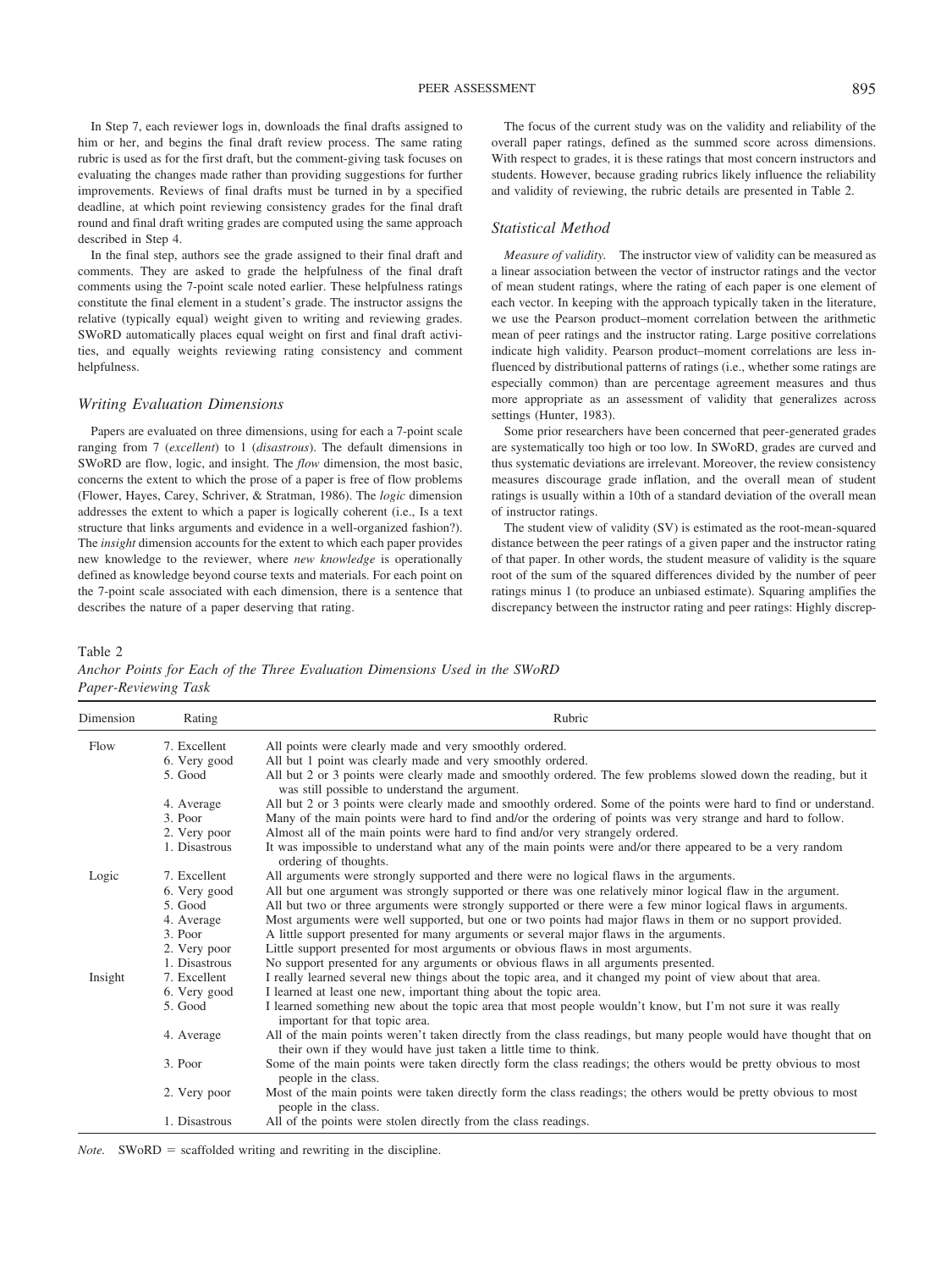ant ratings are psychologically salient and suggest to the student lower validity. For this measure, the higher the score, the lower the perceived validity.

*Measures of reliability.* The instructor's perspective on reliability focuses on the consistency of individual student ratings of papers. As with validity, it is desirable to use measures that are uninfluenced by distributional features, so correlation measures are preferred to percentage agreement measures. One cannot rely, however, on Pearson product–moment correlations. Each student evaluates only a small, unique subset of all of the papers, thereby generating a Reviewer  $\times$  Paper interaction. The solution to this problem is to use intraclass correlations (ICC), a common measure of reliability of either different judges or different items on a scale (Shrout & Fleiss, 1979).

ICC is computed by an analysis of variance calculation in which ratings are the dependent variable, with both reviewers and papers as independent variables. ICC has different forms (McGraw & Wong, 1996), depending on whether the same reviewers evaluate the same paper, whether the papers are considered fixed or random, whether the reviewers are considered fixed or random, whether one is interested in consistency among reviews or exact agreement of reviews, and whether one wants to estimate the reliability of a single reviewer or the reliability of the full set of reviews of a given paper taken together. Essentially, ICC increases as the mean square of the papers effect increases, and it goes down as the mean square of the interaction of papers with reviewers increases.

ICC can measure agreement or consistency. Agreement concerns the extent of exact consensus among reviewers on writing evaluation, whereas consistency concerns the extent to which reviewers consistently apply a scoring rubric to writing evaluation (Stemler, 2004). Consistency measures were used rather than agreement measures because consistency is the core issue in this setting. In the formal terms of McGraw and Wong (1996), the analyses here use  $ICC(C, 1)$  Case 2 (consistency of a single reviewer, the case of random reviewers and random papers), and ICC(C, *k*) Case 2 (consistency of *k* reviewers combined, the case of random reviewers and random papers), referred to here as single-rater reliability (SRR) and effective reliability (EFR), respectively. When the variance of judgments across reviewers is equal, the SRR is equal to the Pearson product–moment correlation; when variances of judgments differ by reviewer, it becomes lower than the Pearson product–moment correlation.

Using SRR allowed us to evaluate the effect of student level (undergraduate vs. graduate) and course discipline independently of the number of reviewers. The EFR of the set of reviews for a paper places a limit on the validity of peer reviews (given our use of the mean of peer assessments to assess the instructor view of validity). The formula for estimating SRR, which has also been called *norm-referenced reliability* or Winer's (1971) *adjustment for anchor points*, is

$$
\frac{MS_P - MS_{R\times P}}{MS_P + (n-1)MS_{R\times P}},
$$

where  $P$  is the total set of papers,  $R$  is the total set of reviewers,  $n$  is the total number of reviewers (not the number of reviewers per paper), and  $MS<sub>P</sub>$  and  $MS_{R \times P}$  are, respectively, the mean square terms for the paper effect and the Reviewer  $\times$  Paper interactions in the analysis of variance calculation. The formula for estimating EFR, which is equivalent to Cronbach's alpha, is

$$
\frac{MS_P - MS_{R\times P}}{MS_P}.
$$

Essentially, the EFR is a simplified form of the SRR equation, looking at how much the interaction term (noise in ratings) reduces the signal of paper quality.

The student view of reliability (SR) is a simple variation of the SV. Rather than comparing individual peer ratings with an instructor rating, they are compared with the mean peer rating. This measure is essentially the standard deviation of the peer ratings as a whole population. The higher the dispersion of peer ratings around the mean, the less reliable a student will consider the peer ratings.

To show how instructor and student views of reliability and validity can differ from one another, we present an example case in Table 3. In the example, 5 writers received evaluations from five peer evaluators and one instructor. Using the  $MS_P$  and  $MS_R \times P$  associated with the peer ratings shown in Table 3 yields an SRR of .60, which is quite reasonable, and an EFR of .88, which is impressive. On the right margin of Table 3 are the correlations of each reviewer's ratings with the instructor's ratings and the correlations of the mean peer rating with instructor rating. For these hypothetical data, the overall validity of peer ratings from the instructor's perspective is quite high  $(r = .89)$ ; in fact, the validity of the individual raters is reasonable from the instructor viewpoint as well (ranging from  $r =$ .69 to  $r = .94$ ). As noted above, the EFR (of .88) provides an upper bound on the average of the individual rater validities (.80). Thus, from the instructor's perspective, the peer ratings are both reliable and valid.

The SV and SR may in this case be quite different. Writers 4 and 5 may view their ratings as unreliable because the standard deviations in the ratings are quite high: That is, they are higher than the standard deviation of paper quality as judged by instructor (namely, 1.3) and higher than the standard deviation of paper quality as judged by students (namely, 1.2). Moreover, Writers 3, 4, and 5 may regard their ratings as invalid because their SVs, the standard distances of their ratings from the instructor rating, are all high. For Writers 4 and 5, the deviation is due to low reliability; for Writer 3, the deviation is due to bias. Therefore, 3 out of 5 students in this example are likely to conclude that peer assessments are unreliable or not

| Rater                        | Writer 1 | Writer 2     | Writer 3     | Writer 4 | Writer 5 | SD  | Instructor view<br>of validity $(r)$ |
|------------------------------|----------|--------------|--------------|----------|----------|-----|--------------------------------------|
| Instructor                   | 6        | 6            | 4            |          | 3        | 1.3 |                                      |
| Reviewer 1                   |          | <sub>(</sub> | <sub>(</sub> |          |          |     | .72                                  |
| Reviewer 2                   | h        | 6            | 6            |          |          |     | .73                                  |
| Reviewer 3                   |          |              | 6            |          |          |     | .94                                  |
| Reviewer 4                   | 6        |              |              |          |          |     | .69                                  |
| Reviewer 5                   | 6        |              |              | 6        |          |     | .91                                  |
| Mean peer ratings            | 6.4      | 6.2          | 5.4          | 4.8      | 3.4      | 1.2 | .89                                  |
| Student views of reliability | 0.6      | 0.8          | 0.9          | 1.9      | 1.5      |     |                                      |
| Student views of validity    | 0.7      | 0.8          | 1.8          | 1.9      | 1.6      |     |                                      |

*and Reliability*

| Table 3 |                                                                                          |  |  |  |  |
|---------|------------------------------------------------------------------------------------------|--|--|--|--|
|         | An Example Illustrating Differences Between the Student and Instructor Views of Validity |  |  |  |  |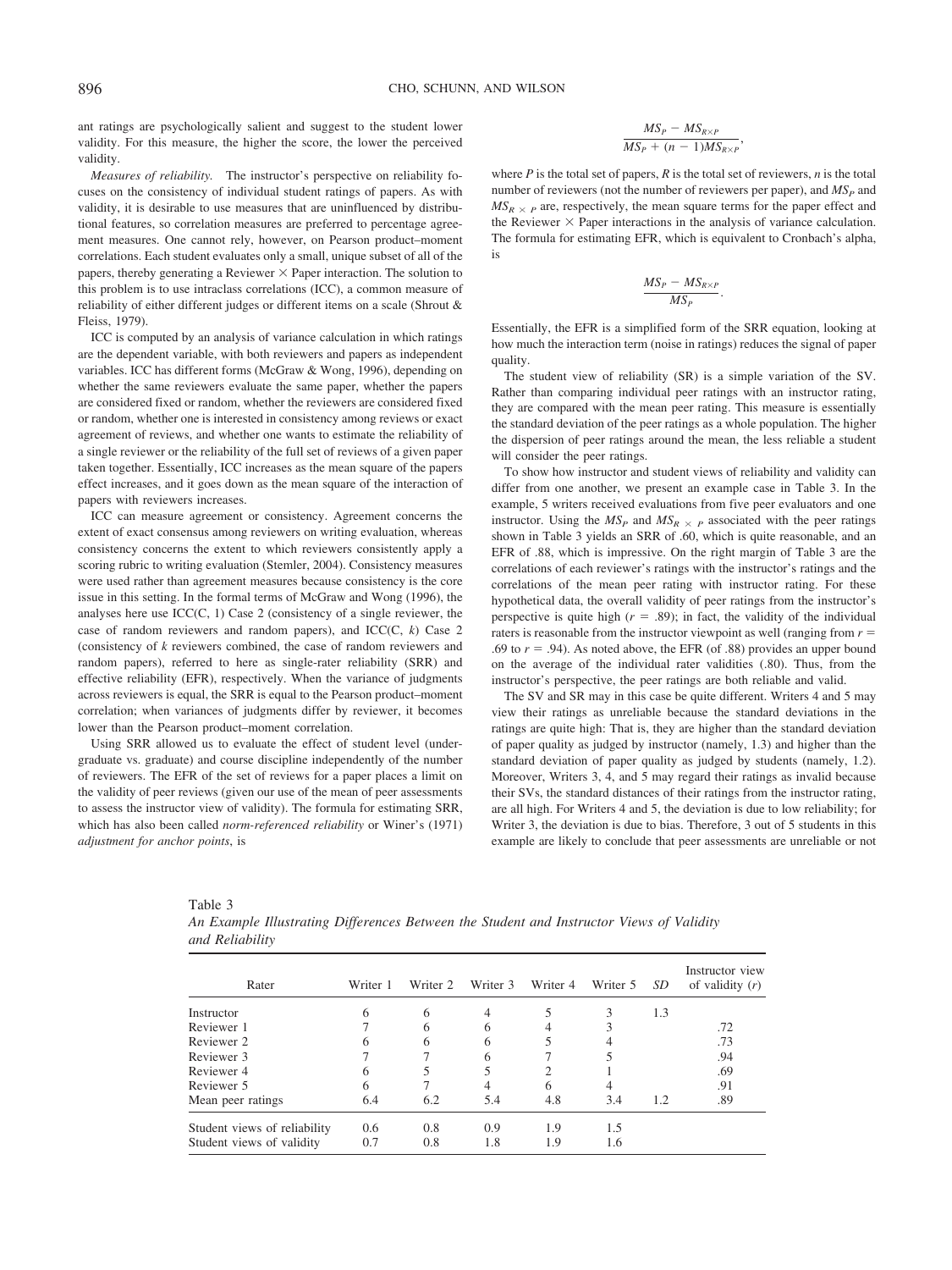valid when, at the same time, the instructor may view the reviewing task as reliable and valid.

#### Results

#### *Instructor Perspective on Validity*

Figure 1 shows the validities, from the instructor viewpoint, of the mean ratings, with 95% confidence interval bars, generated by peer assessment in two graduate and three undergraduate courses, along with the effective reliability of peer ratings in each course. Overall, the validities are quite high, quite similar, and there was no evidence that graduate student ratings were more valid than undergraduate student ratings. Because all five of these courses used six reviewers per paper, the effective reliabilities were uniformly high and not a source of variability in the obtained validities. In addition, to provide a benchmark, we asked a writing expert to evaluate all of the papers in two of the courses: U01 and U08. The correlations between their ratings are noted with dotted lines in Figure 1. It appears that student ratings are as valid as instructor ratings, at least from the instructor perspective of validity.

## *Instructor Perspective on Reliability*

Figure 2 presents the SRR, with 95% confidence intervals, and the EFR for each of the 16 courses described earlier, showing graduate versus undergraduate status and number of reviews per paper, and journal reviewers' SRR as a benchmark. The SRR ranged from .17 to .56 ( $M = .39$ ,  $SD = .16$ ) for graduate courses and from .20 to .47 ( $M = .34$ ,  $SD = .09$ ) for undergraduate courses. Although the SRR was higher for graduate courses, the difference was far from statistically significant,  $t(4) < 1$ . As a benchmark for the overall reliability of peer evaluations, the SRR of professionals in peer-reviewed journals was .27  $(SD = .12)$ , based on a metareview of various journals by Marsh and Ball (1989). This comparison suggests that in all 16 SWoRD-supported courses, peer evaluation was acceptably reliable from the instructor perspective.

The effective reliabilities associated with three to six peer reviewers ranged from .45 to .84 ( $M = .70$ ,  $SD = .19$ ) in undergraduate courses and from .45 to .88 ( $M = .71$ ,  $SD = .12$ ) in



*Figure 1.* Validity of peer assessment from an instructor point of view (defined as Pearson product–moment correlation of mean peer ratings with instructor ratings), with 95% confidence interval bars. Dotted lines indicate the correlations between the expert ratings.  $ICC = intraclass correlation;$ EFR = effective reliability;  $G =$  graduate course;  $U =$  undergraduate course.

graduate courses. There was noticeable variability across courses, the primary factor being the number of reviewers per paper. The correlation between EFR and the number of reviewers per paper was .78 (95% confidence interval  $= 0.46, 0.92$ ). In the 11 courses that used six reviewers per paper, the EFR was .78, whereas for the other five courses that used three or four reviewers, the mean EFR was .55,  $t(5) = 4.2$ ,  $p < .01$ . Thus, from an instructor perspective, three or four peers produce middling effective reliabilities, whereas six peer reviewers produce excellent effective reliabilities.

#### *SV (Student Perspective on Validity)*

The SV was examined on the basis of either instructor ratings (two graduate courses and one large undergraduate course) or ratings obtained from a writing expert paid to rate the papers after the class was over. SV was computed between individual peer ratings for a paper and the instructor ratings for that same paper. Figure 3 shows mean SVs, with standard error bars, as measured by the root-mean-squared distance between instructor ratings and individual peer ratings: Higher mean distances indicate weaker validity. For comparison, the standard deviations of the mean ratings of paper quality are shown in the overlay line graph. As a benchmark of relevance to the students, the standard deviations in the mean ratings of paper quality for each course are indicated on the figure with solid lines. In four out of five courses, SV was greater than the standard deviation in paper quality. Even in the one graduate course with relatively low SV from instructor ratings, the papers in that class did not vary much in quality, and the SV was extremely close to the standard deviations of paper quality. These results suggest that students in all of these courses would find the peer ratings they received to be of low validity.

#### *SR (Student Perspective on Reliability)*

The SR was examined by computing standard deviations with respect to the peer ratings of each draft as a population. Figure 4 presents the SR plotted as the mean standard deviation in peer ratings, with standard error bars in each course. For comparison, the standard deviations of paper quality in each class are shown in the overlay line graph. Overall, the variability typically sits between .6 and .8 (i.e., just under 1 point on the 7-point scale). Graduate students have a slightly lower variability  $(M = .60, SD =$ .14) than undergraduates ( $M = .68$ ,  $SD = .09$ ), although this difference is not statistically significant,  $t(4) = 1.1$ ,  $p > .3$ .

Although this absolute level of variability may not seem high, one needs to compare it against the variability found in papers, as students tend not to use the lower half of the 7-point scale. Figure 4 also plots the standard deviations in mean paper quality in each course. For 75% of the courses, the mean standard deviation in ratings received by each student was larger than the standard deviation of the overall quality of each paper. Thus, if students compare the variability in the ratings they receive with the variability in quality of papers they review, they will generally see the peer ratings as unreliable.

Were there some papers that students found it easier to agree on? We examined the relationship between author performance and the convergence of peer ratings. As shown in Figure 5, extremely poor and extremely good writing tended to receive converging evaluations, whereas middling papers received more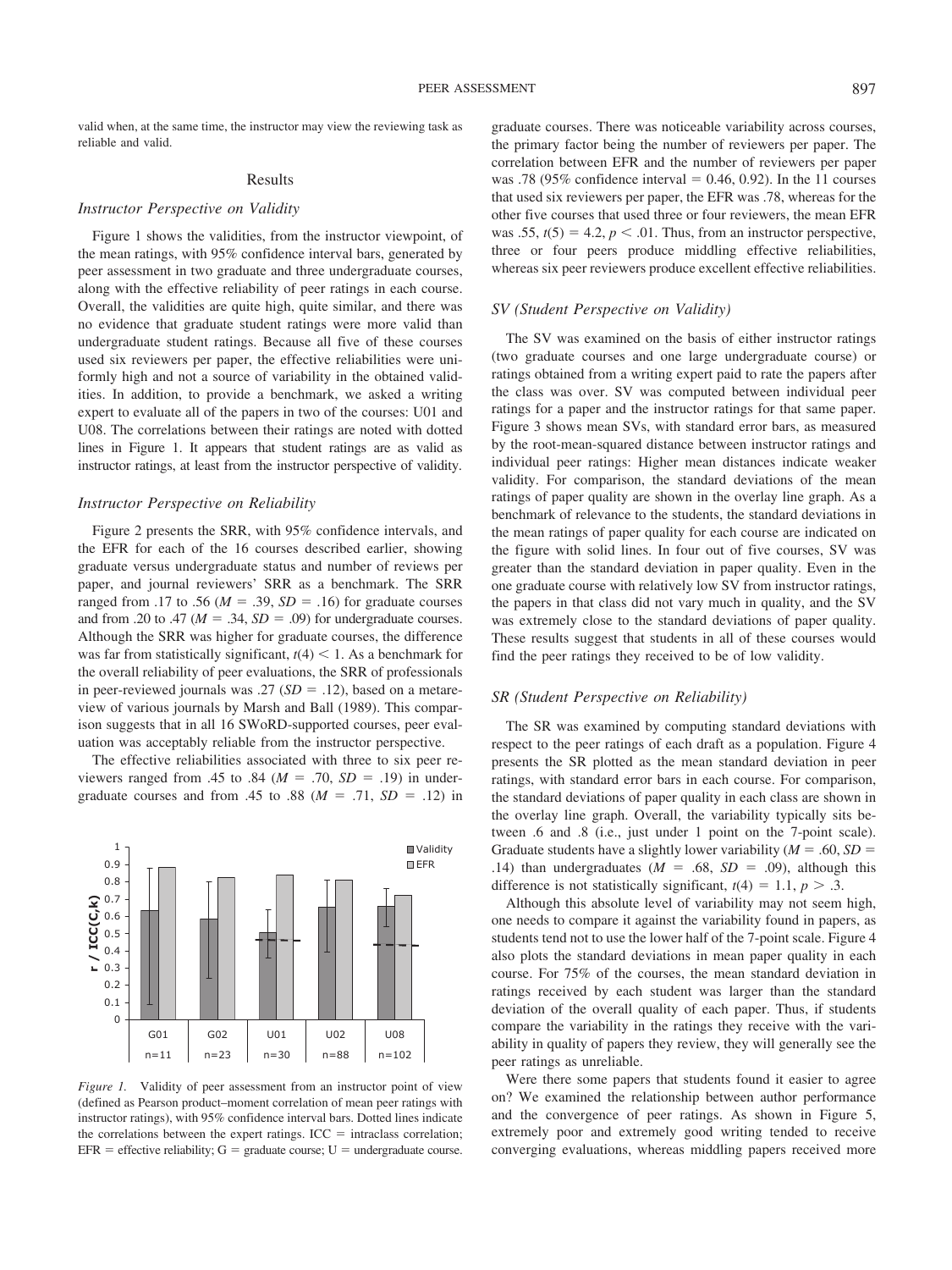

*Figure 2.* Single reviewer reliabilities, with 95% confidence intervals, and effective reliabilities. The values of 6, 4, and 3 represent the number of reviewers assigned per author in each class.  $SRR = single-rate reliability$ ;  $G =$  graduate course;  $U =$  undergraduate course.

divergent evaluations. Although this effect is likely due to floor and ceiling effects, it has the interesting consequence of leading average students to greater doubts in the reliability of peer reviews.

#### Discussion

Overall, the present study extends past research by providing a clearer picture of reliability and validity of peer reviews in the



*Figure 3.* Mean validities of peer assessment from the student perspective, with standard error bars. The standard deviations of the mean ratings of paper quality are shown in the overlay line graph.  $G =$  graduate;  $U =$ undergraduate.

context of scaffolded reviewing of writing. First, scaffolded peer reviewing of writing appears to have moderate SRR and quite high ERR when at least four peer reviewers are used. This finding appears to hold across undergraduate and graduate courses and across many different disciplines. Thus, this finding extends researchers' knowledge about the reliability of scaffolded peer review of writing and shows that multiple peers are necessary to ensure high levels of reliability, which may be especially important given the controversial nature of using peer-generated grades.

Second, the validity (of aggregate student ratings) appears moderate to high and at least as high as the validity of single instructor ratings. Again, this finding appears to hold across graduate and undergraduate settings and across disciplines, although the set of courses for which validity has been examined is small. Future research should examine to what extent the various scaffolds found within SWoRD produce these high levels of peer review validity.

Third, the obtained results provide an explanation for why the student and instructor perspectives on reliability and validity are often quite different. Most of the graduate and undergraduate courses examined yielded very low reliabilities and validities as viewed from the student perspective. From the student perspective, the ratings they received probably appeared to be more noise than signal. This finding helps explain the finding of Rushton et al. (1993) and Topping et al. (2000) that students sometimes lower their estimates of the reliability of peer reviewing after experiencing a peer review process that is objectively reliable and valid from the instructor perspective.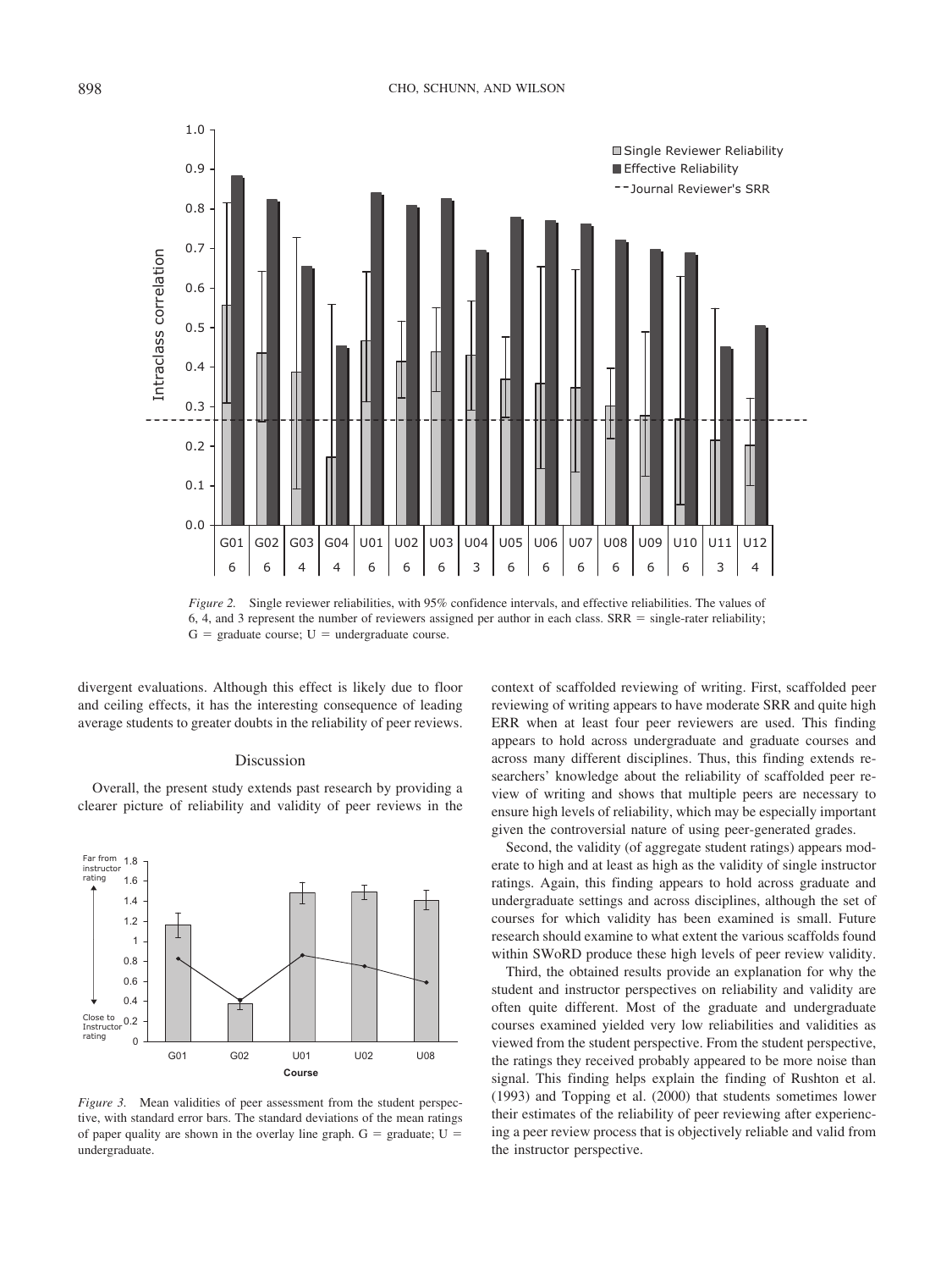

*Figure 4.* Student perspective of reliability plotted as mean standard deviations in peer ratings, with standard error bars. The standard deviations of the mean ratings of paper quality are shown in the overlay line graph.  $G =$ graduate course;  $U =$  undergraduate course.

Assuming that each peer only evaluates a small subset of all peer papers, instructor and student views of validity differ in terms of both relative and absolute scale variability. The instructorgenerated perspective is scale independent, the only important factor being the amount of variance in student ratings that is attributable to differences in paper quality. In contrast, students would have a more absolute, scale-dependent view of validity, as they would not know as much about how other student papers



*Figure 5.* The mean standard deviations of peer ratings per paper (with standard error bars) as a function of mean paper quality, grouped into ranges of paper quality.

varied on the scale (i.e., Is a 0.5-point deviation on a ratings scale significant?).

In addition, there is also the possibility of differences in the comparison point. The instructor always has the option of assessing some or all of the papers and comparing peer assessments against instructor assessments. In contrast, the student assesses the validity of peer-generated grades by comparison with a selfassessment of paper quality because the student does not have an instructor grade. Thus, the perceived validity of peer-generated grades is likely to further decline because of inaccurate selfassessments (Stefani, 1994) rather than actual performance (Hewitt, 2002).

The instructor and the student view reliability from different perspectives as demonstrated in this study. The instructor may examine the effective reliability of ratings generated by a set of peers across all student writing, whereas individual students are restricted to considering the reliability of individual peer ratings given on their own writing. Moreover, variability among individual ratings affects student perception on peer ratings. Higher inconsistency among peer ratings seems associated with lower reliability perception, leading to lower acceptance of peer assessment.

# *Supporting Interview Anecdotes*

To supplement the quantitative analyses, we carried out structured interviews with 10 students in a large undergraduate course and 5 students in a small graduate course about their experiences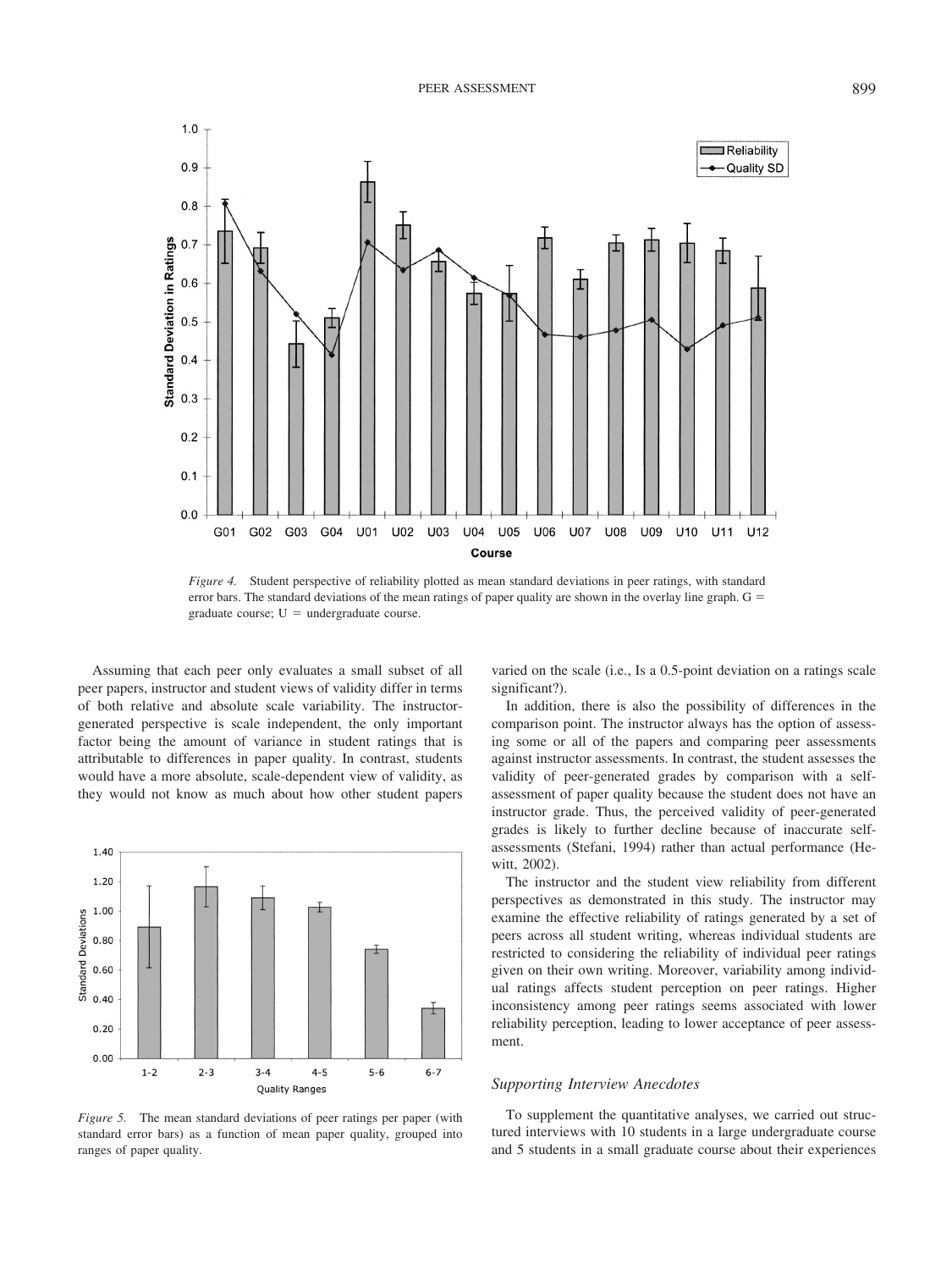with the scaffolded peer review process— both courses were ones in which instructor-view validity and reliability were high. Of note, half of the undergraduates and 4 out of 5 graduate students were uncomfortable with being graded by peers. A typical undergraduate comment comes from Student SC:

Yeah I, I think that's ... it's very difficult to see another student grading and everyone comes from a different major, they have a different background, they see things differently, they came from different schools, and, I mean, you know the way their mind works is different so, I mean. . . . And writing is such a subjective thing that how can you expect them to be accurate? I mean, obviously they're not experts in their field or anything right now; they're still undergraduate students. Some of them are freshmen, so this is still very new to them. I'm a sophomore, but some of them are freshmen.

In a comment typical of graduate students, Student DB said,

I think they might not grade as accurately. And again not on purpose, I don't think they're out to doom their peers or anything, but I would think the same thing about myself. You know, I don't know how adequate my grade would be to someone else because I don't know that much about the topic.

In other words, both undergraduates and graduate students cited poor face validity of peer reviews as the basis for their suspicion of peer-generated grades.

It is important to note, however, that students had a fairly positive view of peer reviewing as it related to writing improvement. With respect to impact on writing, 8 of 10 undergraduates and 4 of 5 graduate students reported positive effects of peer reviews on their own writing, especially the act of being a reviewer. For example, a graduate student, KZ, mentioned,

I guess seeing how other people attack and trying to figure out ways that might help them. Like, if you see something that doesn't work for you as a reader and flow, trying to figure out and help them figure out how they would rearrange it is always a good exercise in terms of your own ability to have good flow and . . . also in this case, because of content knowledge, I may get some good ideas out of other people's papers that I may have overlooked not having the same depth of knowledge that they do if they're in this field of study.

Similarly, an undergraduate student, JL, mentioned, "Oh yeah definitely, I got a better understanding of how other people are going to view my paper by reviewing other people's papers. So I knew what to watch out for before I have to do it."

## *Implications for Classroom Settings*

There are many implications of the current work for the use of peer-generated grades of writing in university settings. First and foremost, the current work provides stronger evidence that peergenerated grades can be sufficiently reliable and valid to be used widely in university settings. In other words, concerns about reliability and validity (at least the instructor's perspective on them) are probably not a good reason for preventing instructors from implementing this approach, at least when appropriate scaffolds for peer review are included.

Second, the current work suggests that multiple reviewers should be used to ensure high reliability. The reliability of individual students is only modest and lower than that of instructors. However, a collection of four to six peers produces very high levels of reliability. To both this point and the one above, however, it is important to add the caveat that the scaffolding provided to reviewers in the SWoRD context is likely to be important, and not all approaches to peer review will be as reliable and valid. In particular, the use of detailed grading rubrics and an incentive structure for reviewers are likely to be important. It should also be noted that the multiple-peer reviewer approach is consistent with the current view of writing instruction (Cho et al., 2006).

# *Caveats*

It is important to acknowledge that although this study involved a large number of students from various courses, the sampled set may not reflect all disciplines. Future studies should sample disciplines more systematically. In addition, this study did not address various writing-related factors such as subject knowledge, writing skills, evaluation skills, writing length, and writing genre that may affect the reliability and validity of peer evaluations.

The current study also does not examine the impact of peerevaluation activities on student learning, either from the perspective of the students receiving the comments or the students providing the comments. Some instructors assign peer-evaluation tasks to increase the amount of feedback that authors receive, to encourage metacognitive reflection on writing on behalf of the reviewers, or to learn feedback skills. Future studies should examine each of these learning issues.

It should be also noted that younger students (e.g., elementary and secondary students) may produce ratings that are less valid and less reliable or that writing assignments that are much shorter or much longer may also produce different results. In addition, some instructors in this study were paid a flat summer salary for their grading. Regular instructors not paid for grading, especially in large courses, may have produced lower validity estimates because of lowered reliability issues. Finally, we want to note that reliability resides on the other side of the diversity coin. Because reliability is a measure of consistency of peer evaluations, higher consistency means lower diversity and vice versa. Therefore, the task of improving peer reviewing systems should not have high reliability of grades as the only goal, to the detriment of other important factors (e.g., learning about different reactions to a given piece of prose).

Finally, future research needs to investigate how to improve student perceptions of the reliability and validity of peer-generated grades. Because it is the noise in the individual ratings that gives the impression of low reliability, we are exploring the effect of showing only average paper ratings instead of individual ratings to authors. This approach is similar to the way reviews are presented by the National Institutes of Health (aggregate scores) and unlike the approach taken by the National Science Foundation (individual ratings). In this aggregate rating scheme, one could still present comments generated by each individual reviewer. The open question is whether variability in comments produced by different reviewers will also call into question the reliability of the ratings.

## References

Boud, D. (1989). The role of self-assessment in student grading, assessment and evaluation. *Studies in Higher Education*, 14, 20-30.